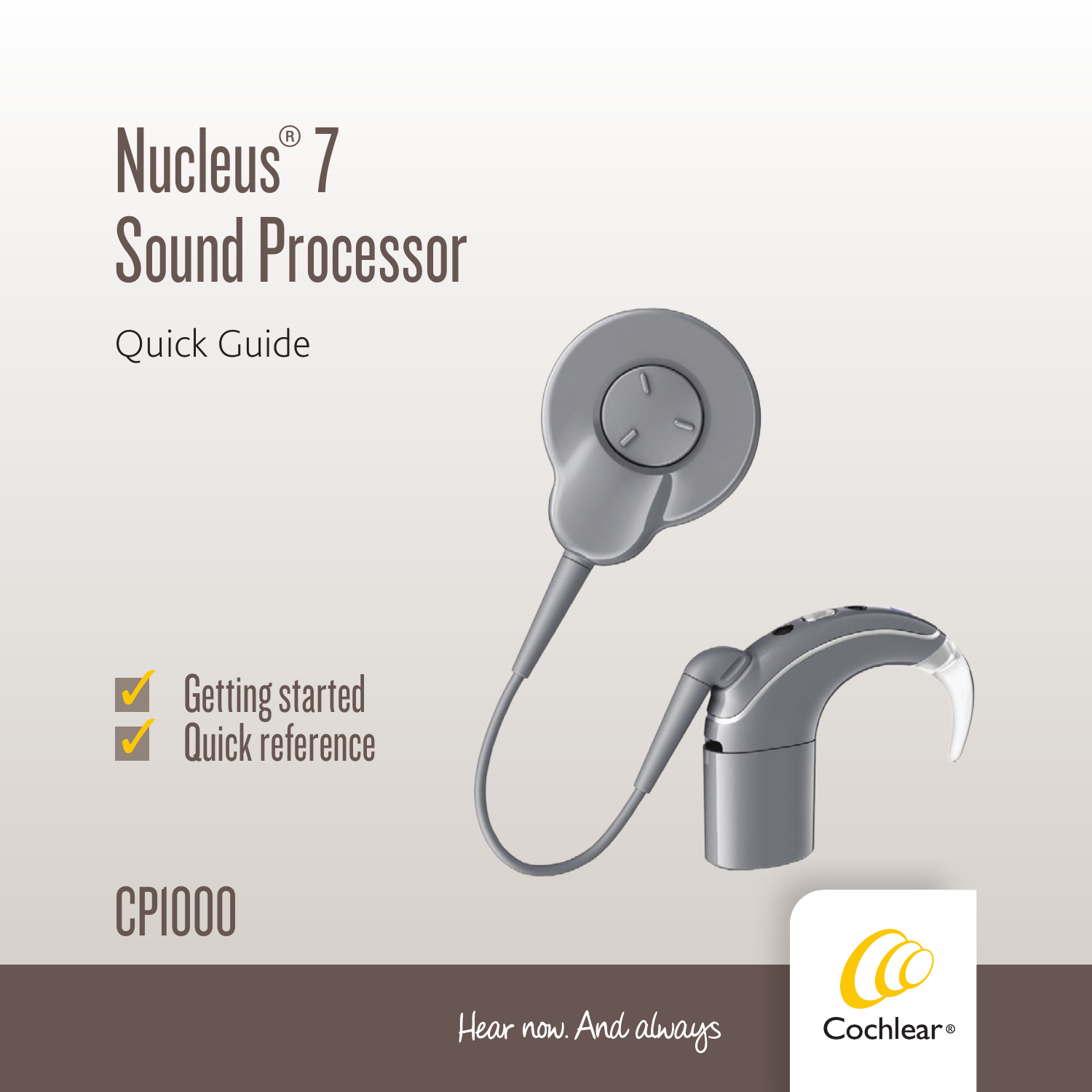# About

Your Cochlear™ Nucleus® 7 Sound Processor (model number: CP1000) works with your Cochlear implant to transfer sound to your ear.



#### **NOTE**

More information and warnings in the *Nucleus 7 Sound Processor User Guide*.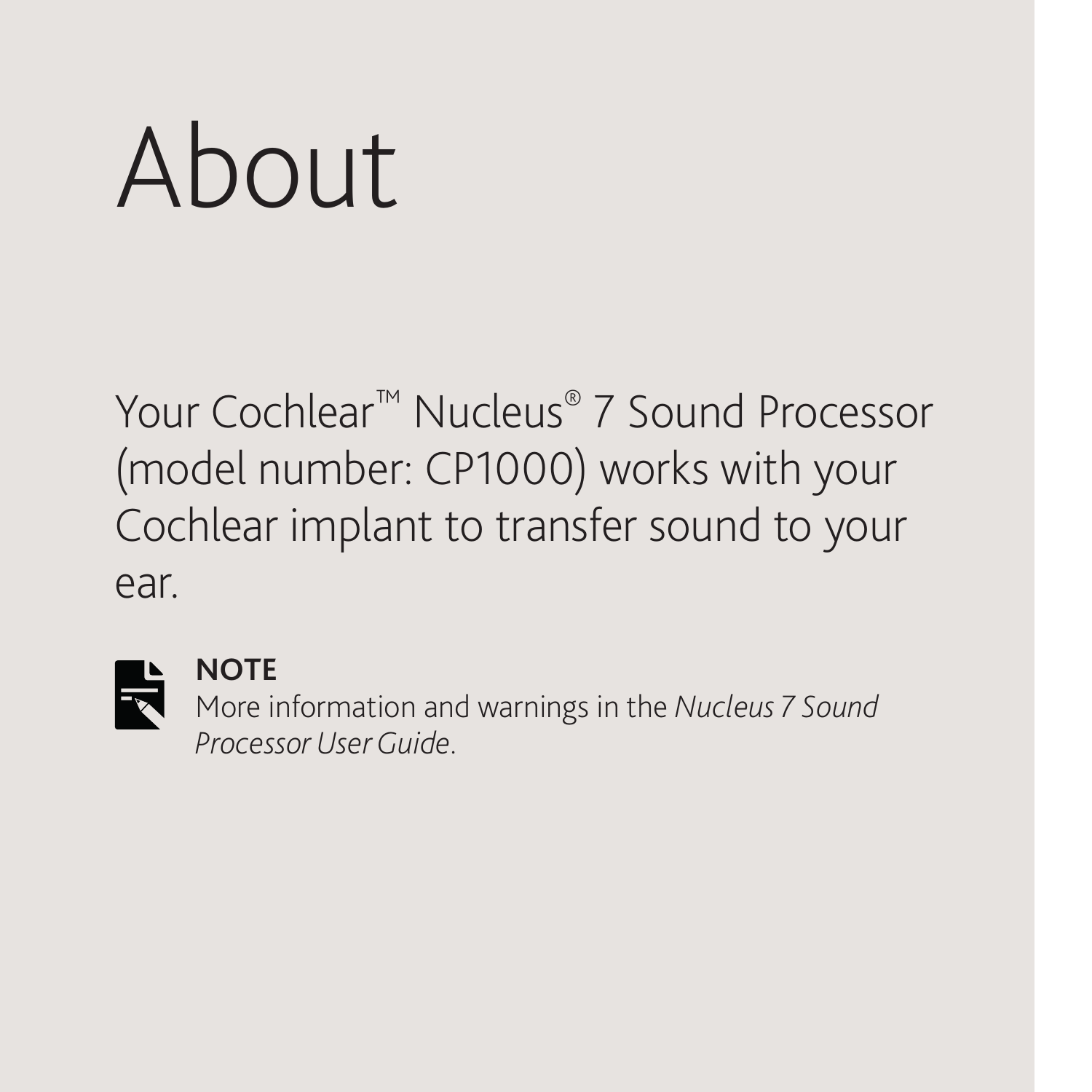#### Sound Processor Microphones Cochlear Slimline Indicator light Coil cable Processing Cochlear Earhook Cochlear Magnet

**ABOUT**

Coil

unit

Battery module

QUICK GUIDE **1**

Control button

Serial number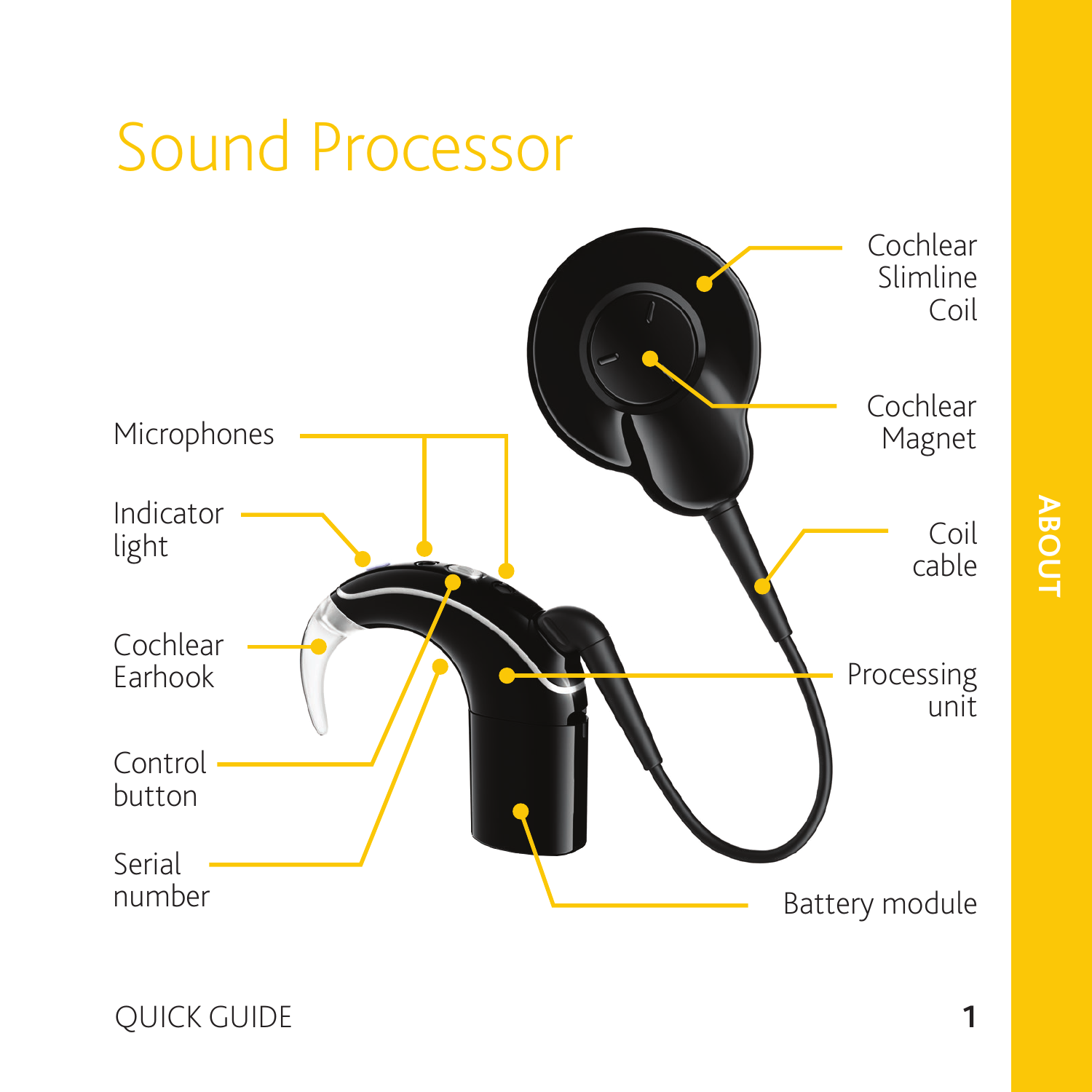### Lock/unlock battery





Left to lock / right to unlock.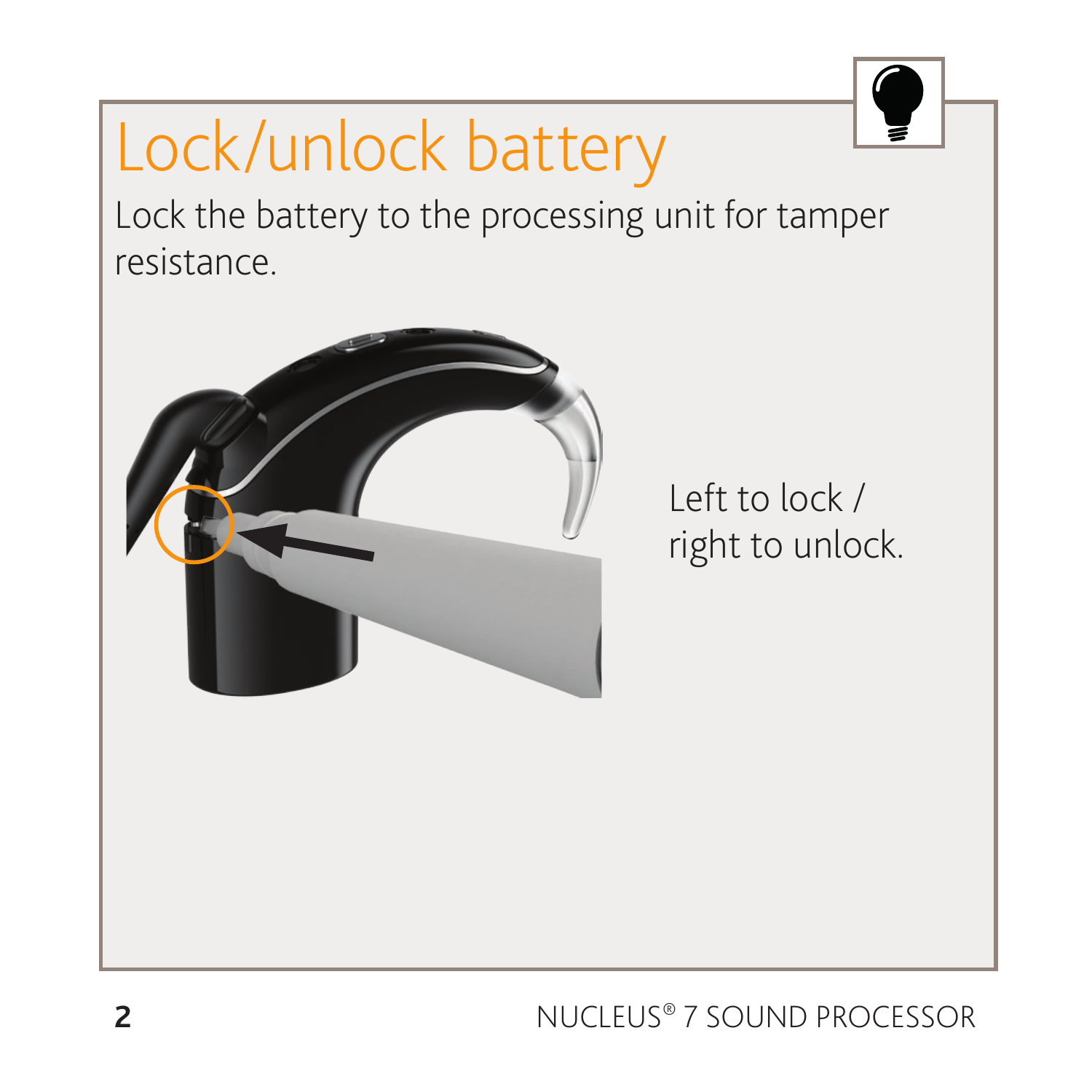### Remove/attach battery





Remove

Attach

Processor turns on automatically.

QUICK GUIDE **3**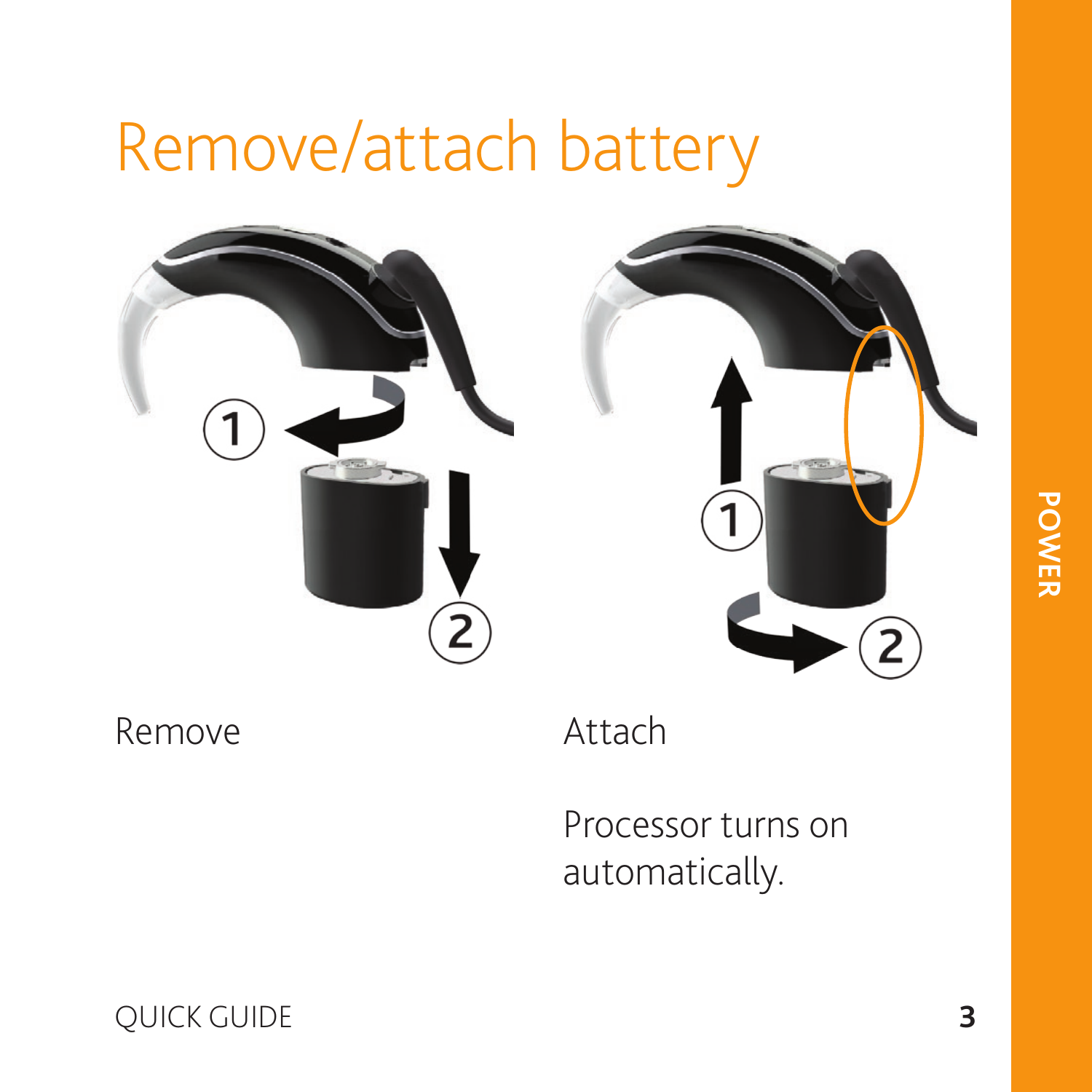### Change disposable batteries





- 1. Turn the lock screw anticlockwise to unlock the tamperresistant battery cover (clockwise to lock).
- 2. Slide to open.

**4** NUCLEUS® 7 SOUND PROCESSOR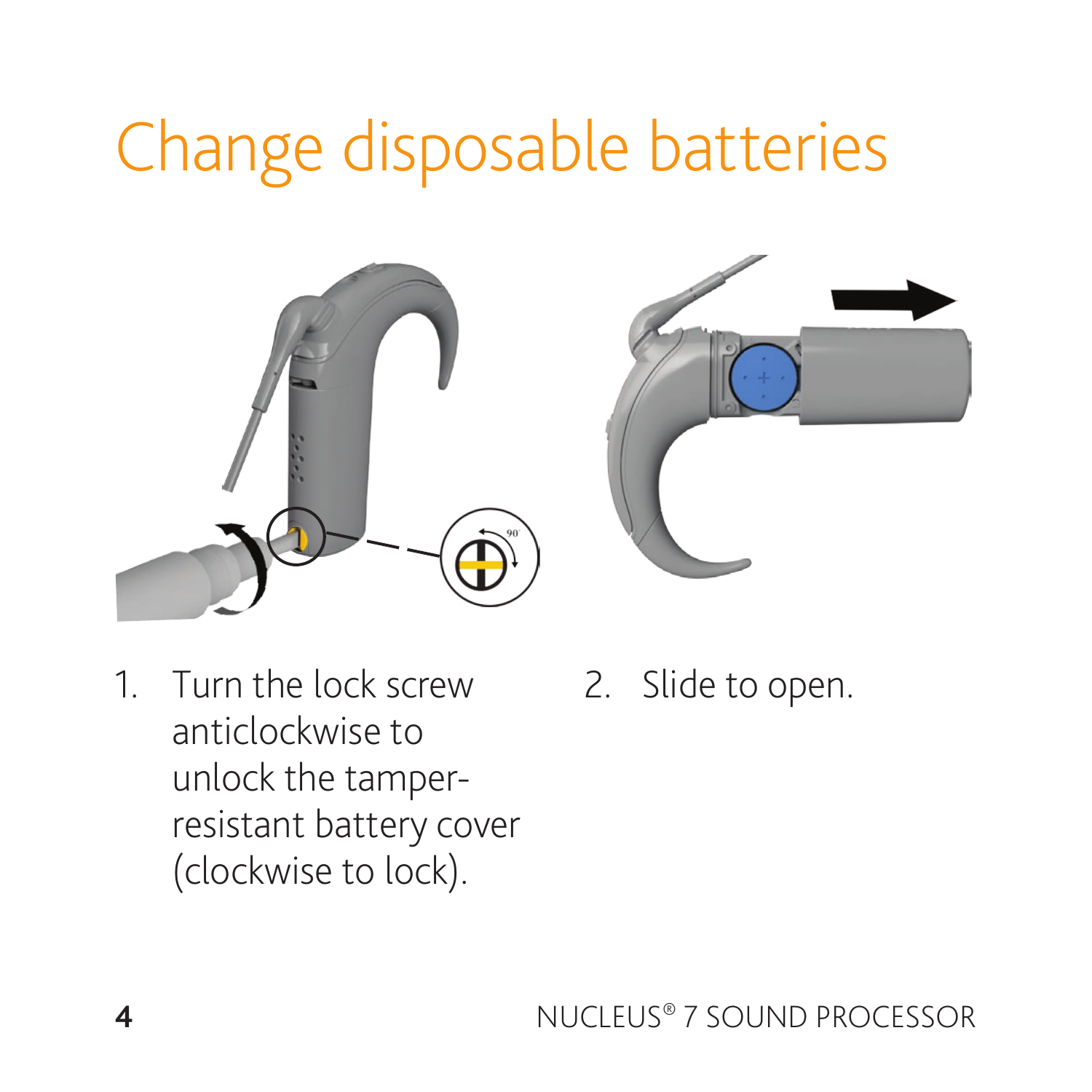



- 3. Insert two new 675 (PR44) zinc air disposable batteries (not silver oxide or alkaline), flat side facing up.
- 4. Replace battery cover.
- 5. Processor turns on automatically.

QUICK GUIDE **5**

**POWER**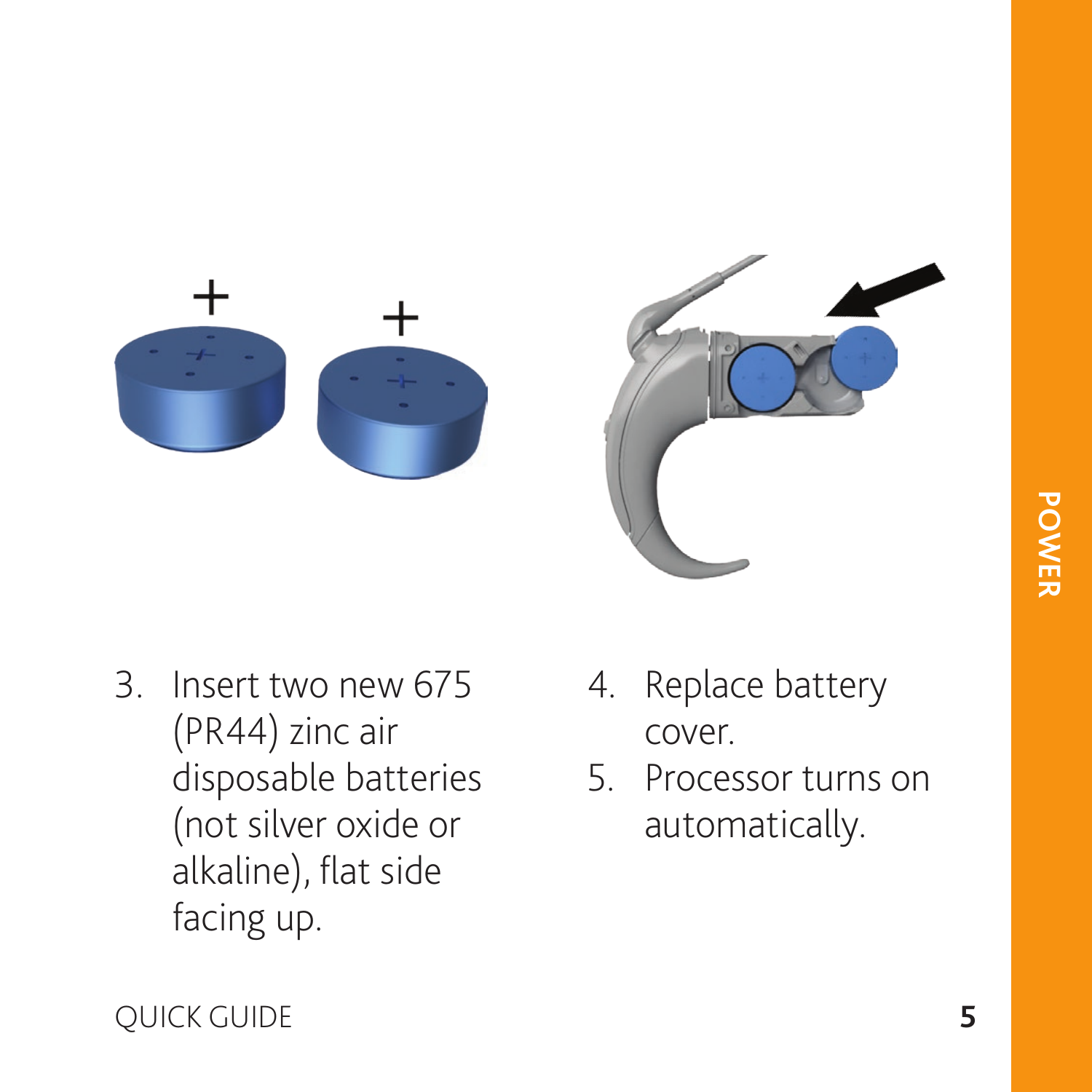### Wear your processor



1. Place the processor on your ear, letting the coil dangle.

**6** NUCLEUS® 7 SOUND PROCESSOR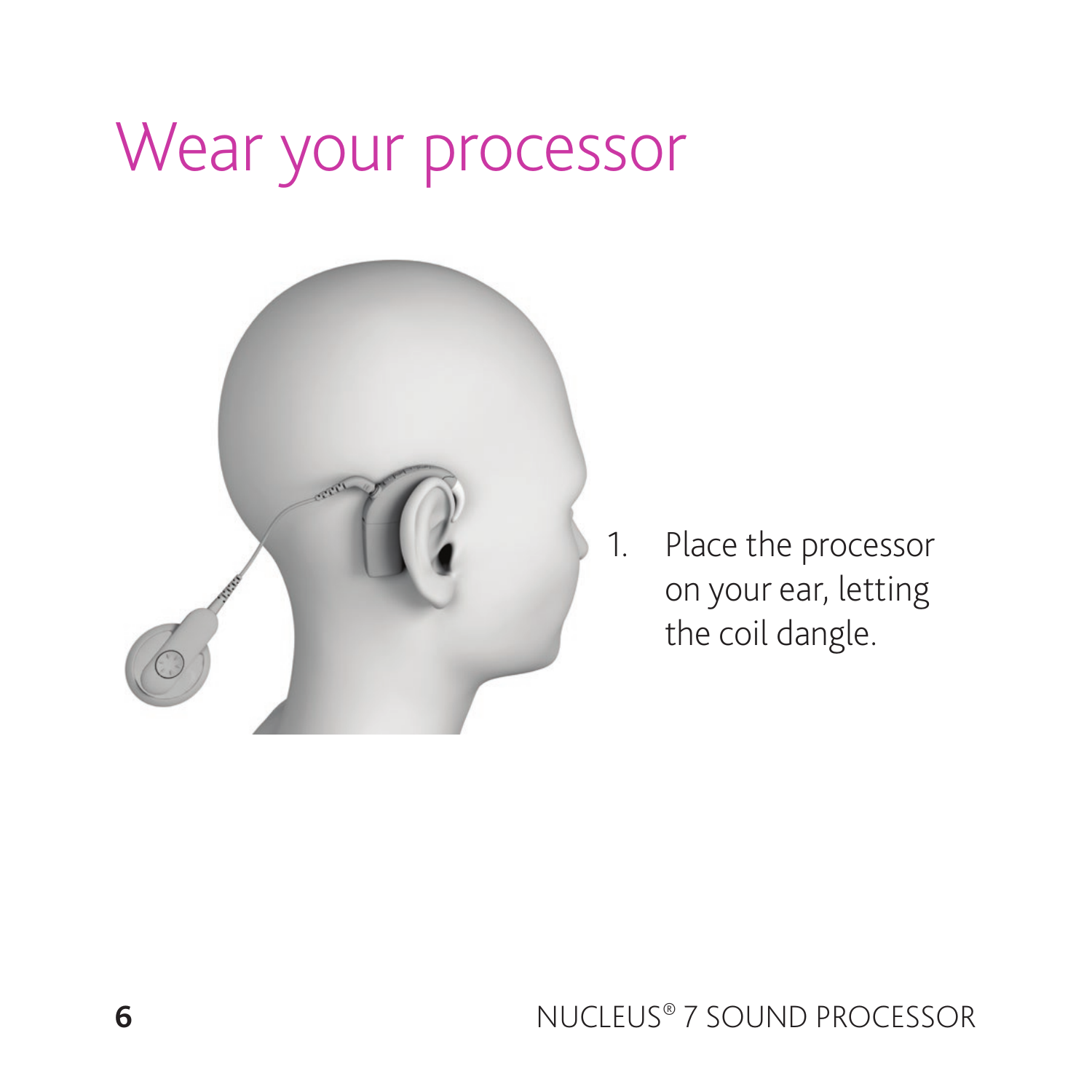

2. Move the coil sideways and onto your implant.

CAUTION  $\sqrt{!}$  If you have two implants, you must use the correct sound processor for each implant.

QUICK GUIDE **7**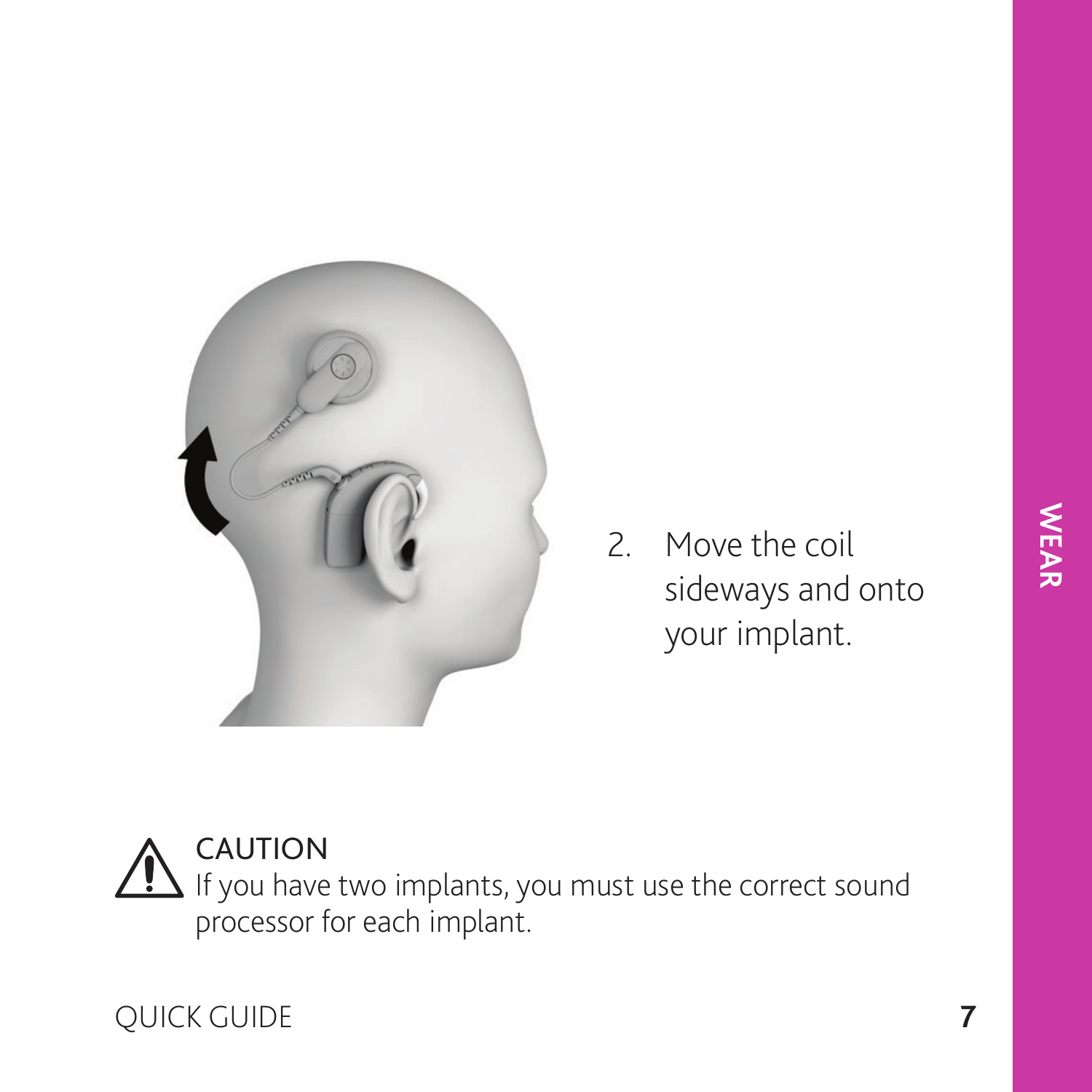### Turn on and off

To turn on:

- Connect battery, or
- **Short-press** button.

To turn off:

- Disconnect battery, or
- **Press and hold** button for 5 seconds, until it turns off.





#### **NOTE**

Sound processor also turns off automatically when it has been off your implant for two minutes (if set up by your clinician).

**8** NUCLEUS® 7 SOUND PROCESSOR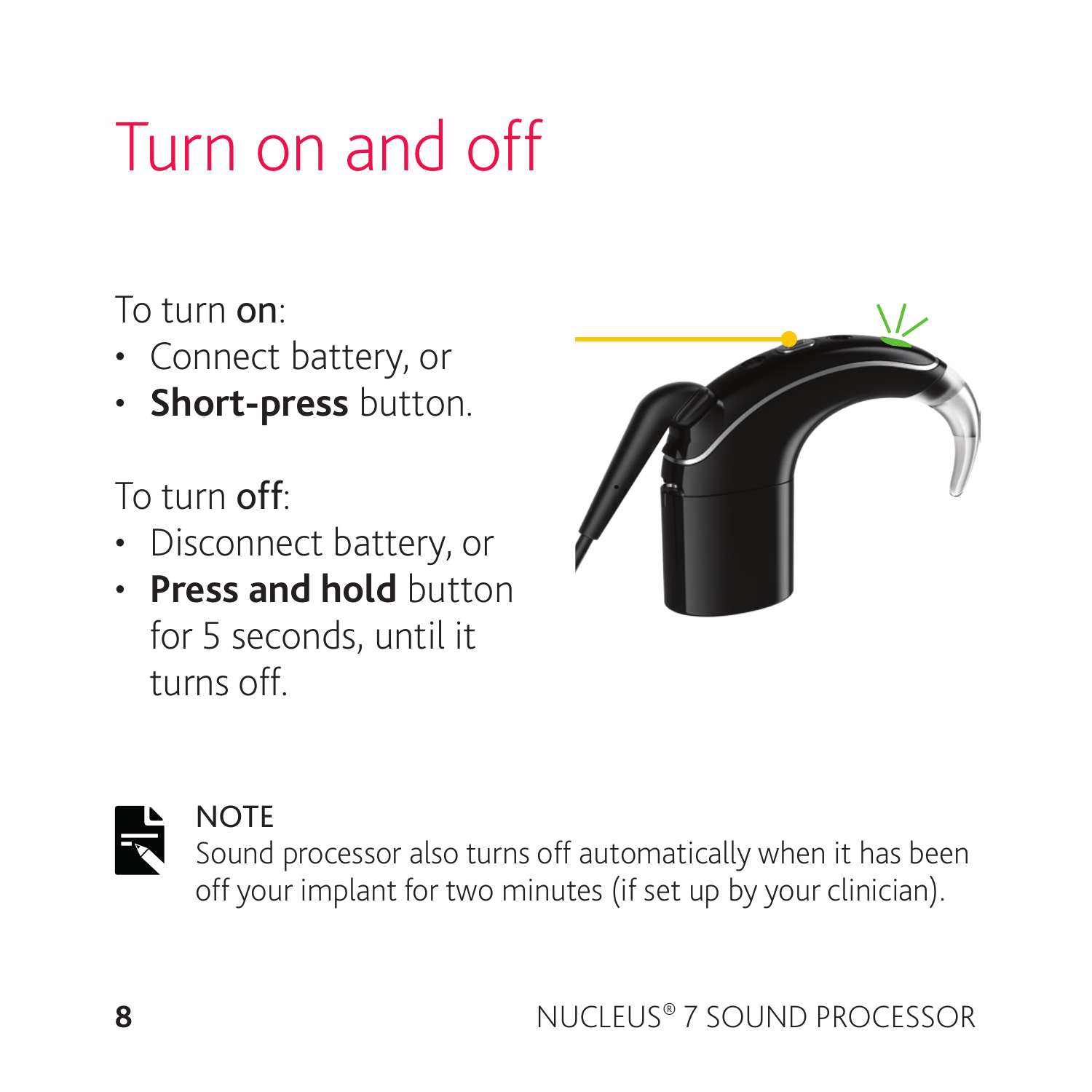### Change program

**Short-press** button to change program.

Number of beeps or green flashes (if set up by your clinician) indicates the program number.



#### QUICK GUIDE **9**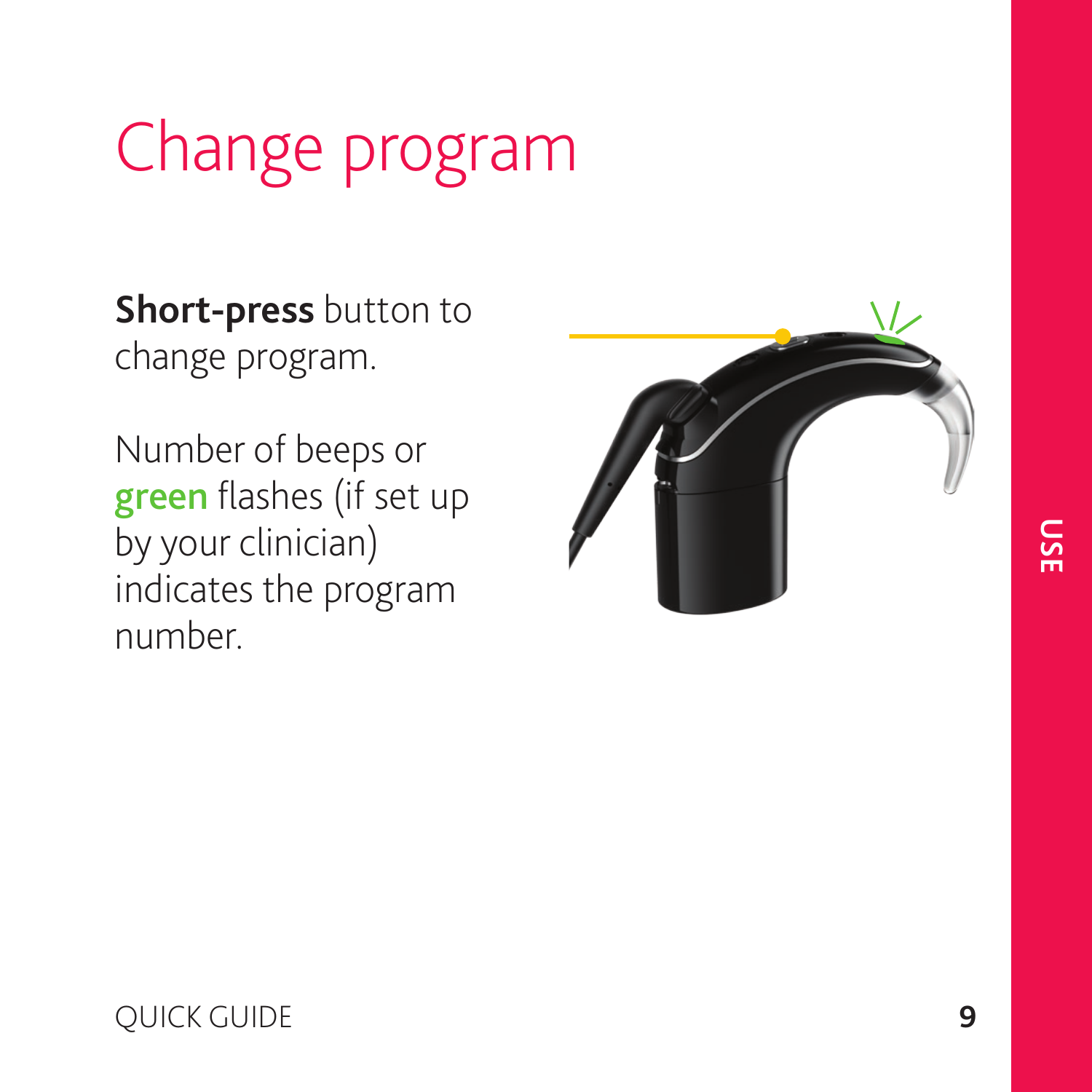### Stream audio

**Press and hold** button for 2 seconds **then release** to stream audio.

Blue: streaming audio from telecoil / wireless accessories. Green: receiving sound from microphones.

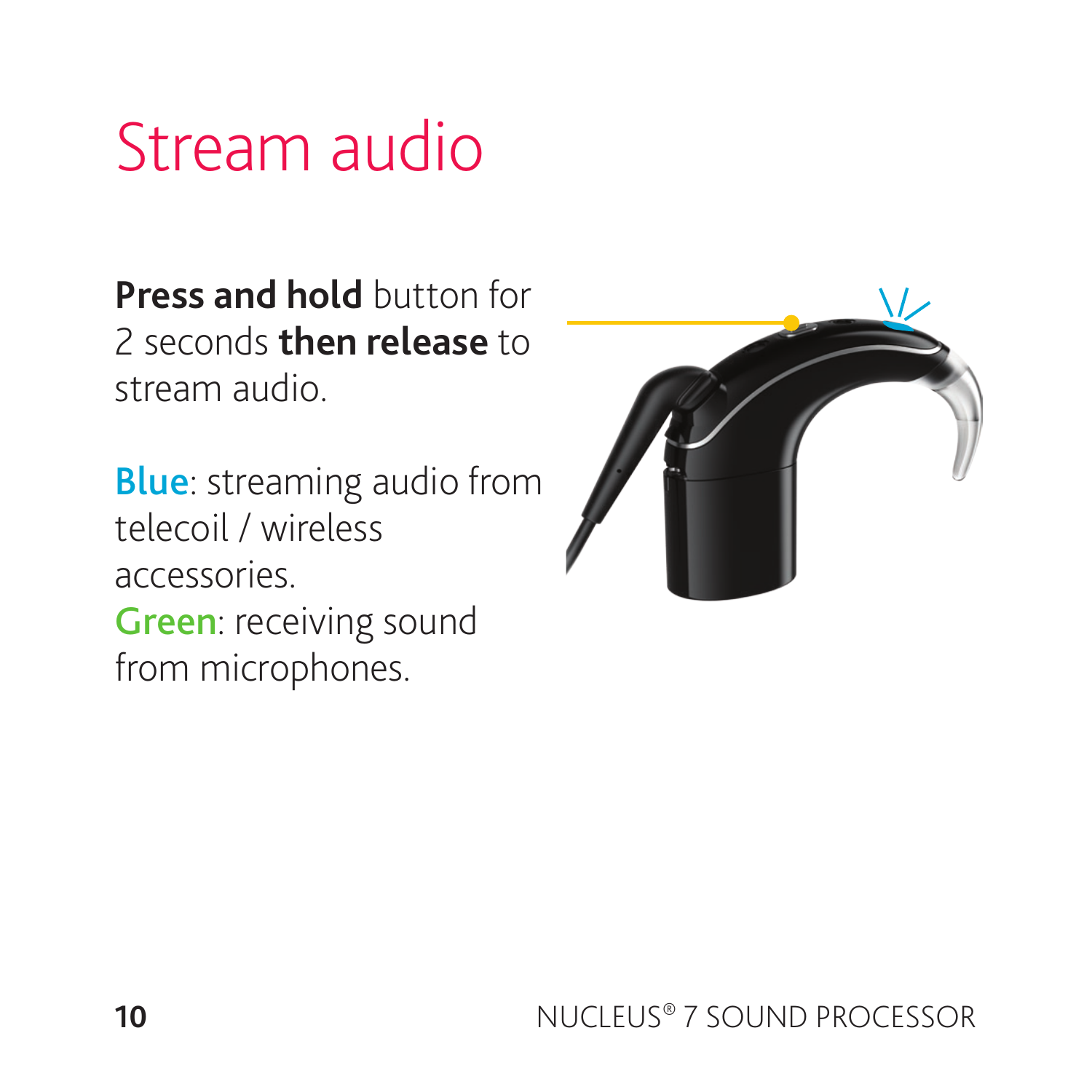#### **Press and release again** if you

need to cycle to another audio source:

| <b>FIRST PRESS</b>  | Telecoil (if set up)            |
|---------------------|---------------------------------|
| <b>SECOND PRESS</b> | First paired wireless accessory |
| <b>THIRD PRESS</b>  | Next paired wireless accessory  |

#### **Short-press** button to stop streaming and return to previous setting.

**OUICK GUIDE 11**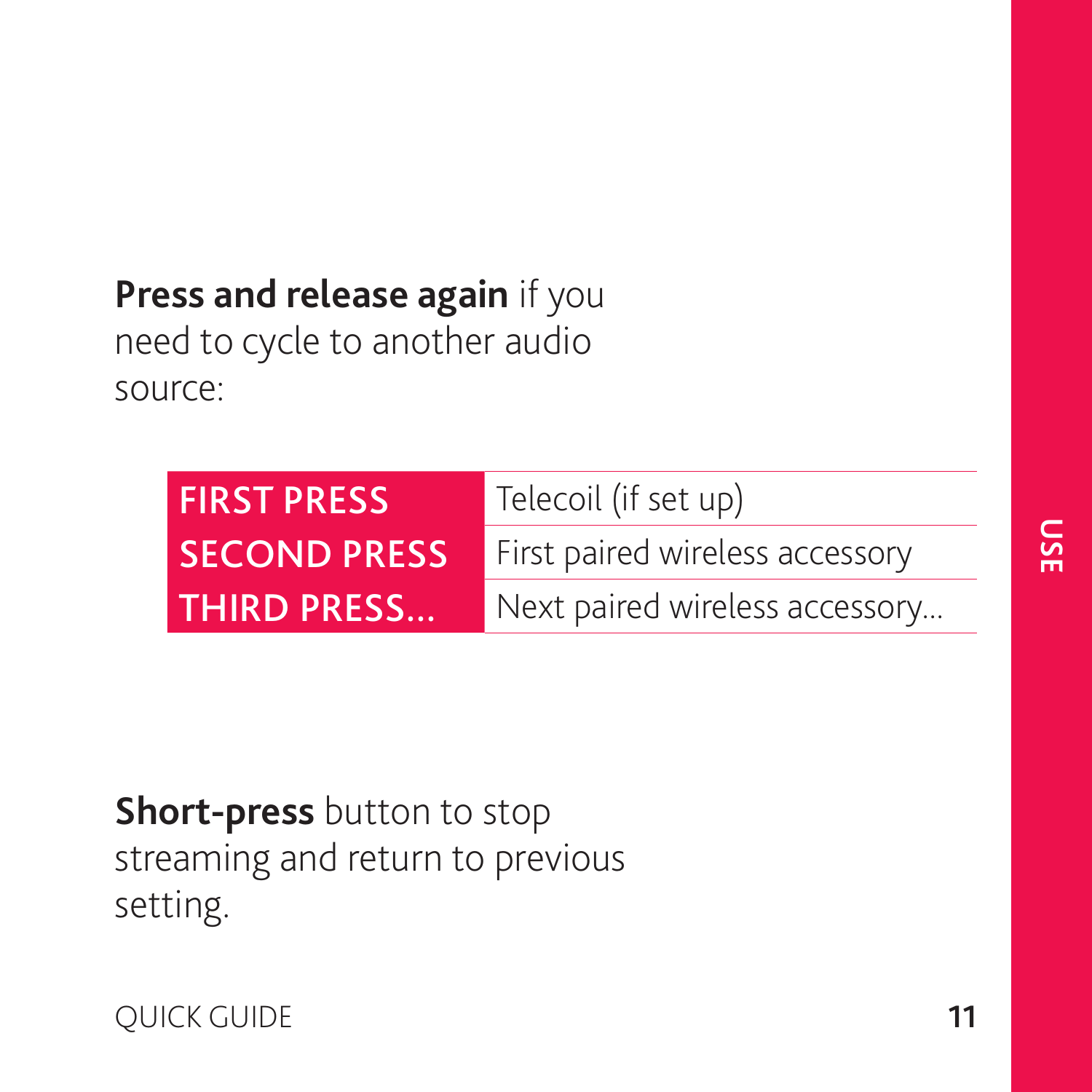| Lights              |                                                                                                        |
|---------------------|--------------------------------------------------------------------------------------------------------|
| <b>Everyday use</b> |                                                                                                        |
| <b>LIGHT</b>        | <b>WHAT IT MEANS</b>                                                                                   |
|                     | Processor flashes while receiving sound from<br>microphones (Child mode only).                         |
|                     | Turning on and changing programs.<br>Number of flashes indicates the number of<br>the current program. |
|                     | Processor flashes while receiving sound from<br>audio source (Child mode only).                        |
|                     | Turning off processor.                                                                                 |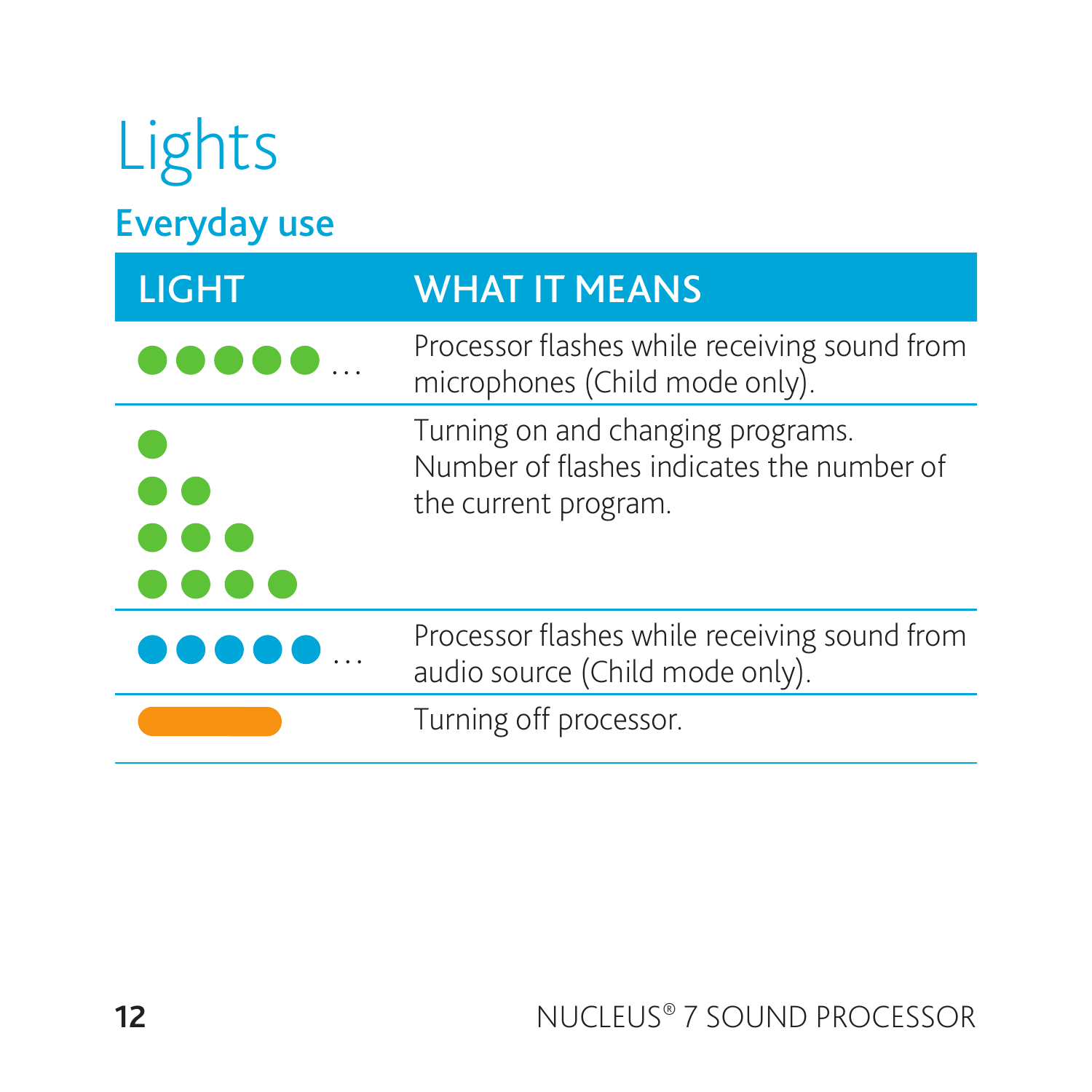| <b>Alerts</b> |                                                                             |
|---------------|-----------------------------------------------------------------------------|
| <b>LIGHT</b>  | <b>WHAT IT MEANS</b>                                                        |
|               | Processor flashes while coil is off<br>(or connected to the wrong implant). |
|               | Processor battery is empty.<br>Change battery.                              |
|               | Fault. Contact your clinician.<br>Stays on until the issue is resolved.     |